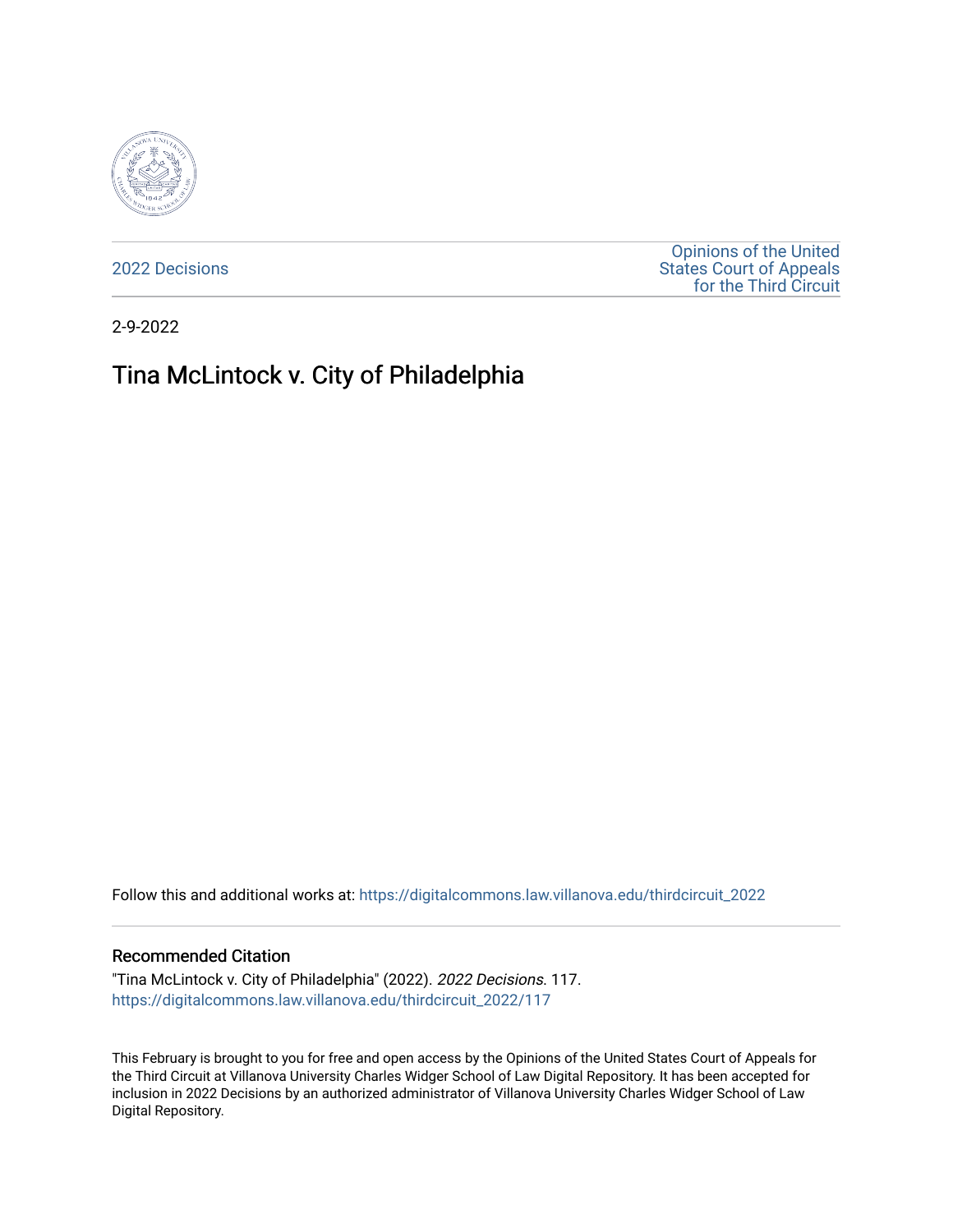### **NON-PRECEDENTIAL**

# UNITED STATES COURT OF APPEALS FOR THE THIRD CIRCUIT

No. 20-3453 \_\_\_\_\_\_\_\_\_\_\_\_\_

\_\_\_\_\_\_\_\_\_\_\_\_\_

TINA MCLINTOCK, Appellant

v.

CITY OF PHILADELPHIA; DAVID JONES, in his individual capacity  $\frac{1}{2}$  , where  $\frac{1}{2}$  , where  $\frac{1}{2}$ 

> On Appeal from the United States District Court for the Eastern District of Pennsylvania (D.C. No. 2:20-cv-00507) District Judge: Hon. Paul S. Diamond

Submitted Pursuant to Third Circuit L.A.R. 34.1(a)

\_\_\_\_\_\_\_\_\_\_\_\_\_\_\_\_

September 22, 2021

Before: SMITH, *Chief Judge*<sup>1</sup> , McKEE, and RESTREPO, *Circuit Judges*.

(Opinion filed February 9, 2022)

<sup>&</sup>lt;sup>1</sup> Judge Smith was Chief Judge at the time this appeal was submitted. Judge Smith completed his term as Chief Judge and assumed senior status on December 4, 2021.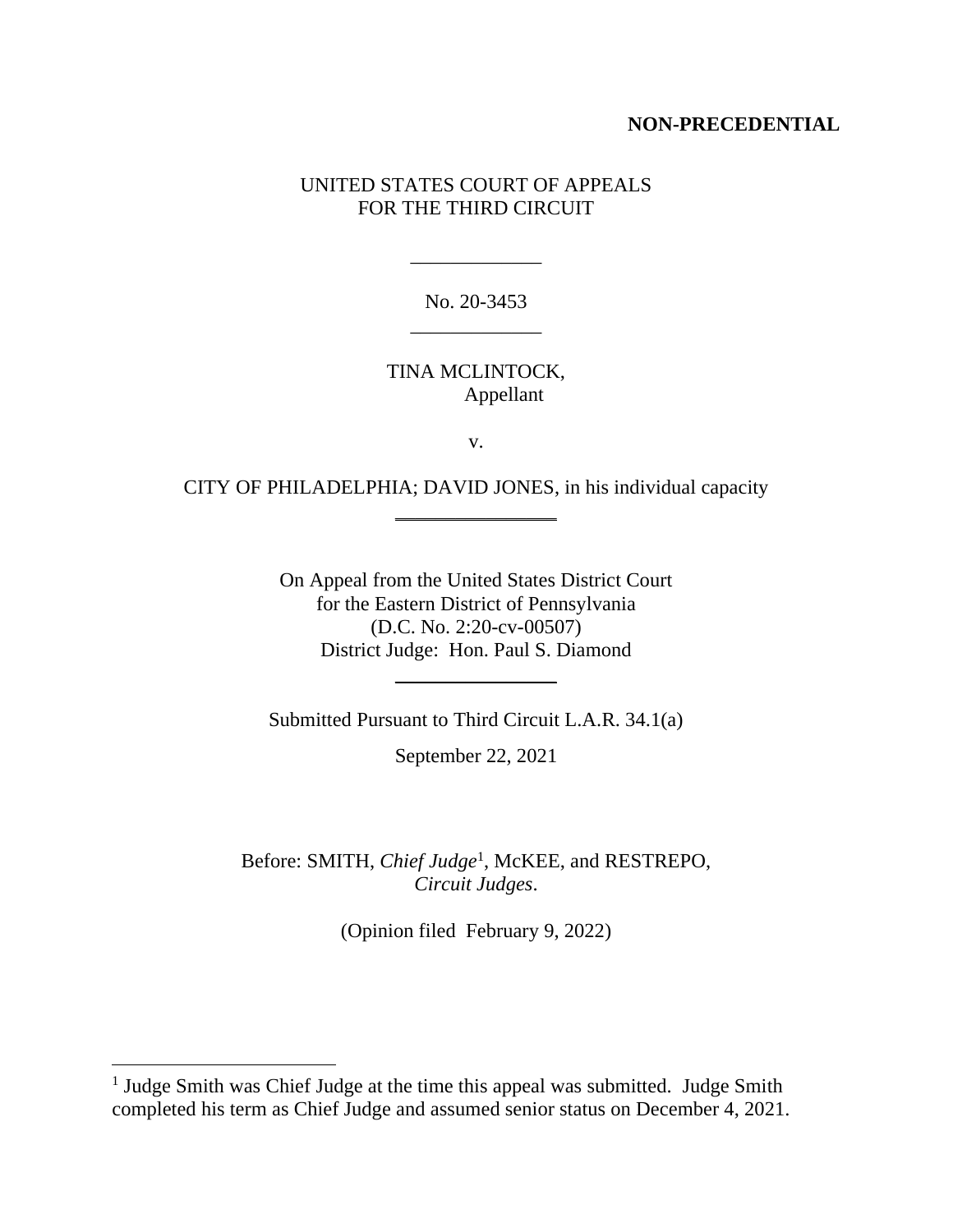# OPINION<sup>2</sup> \_\_\_\_\_\_\_\_\_

\_\_\_\_\_\_\_\_\_

RESTREPO, *Circuit Judge*.

Appellant, Tina McLintock, a Caucasian woman, alleged claims of racial discrimination against her employer, the City of Philadelphia, and her supervisor David Jones.

We agree with the District Court that McLintock failed to present any genuine issues of material fact to support her claim. We will therefore affirm the District Court's grant of summary judgment in the appellees' favor.

## **I. FACTUAL AND PROCEDURAL HISTORY**

We write for the parties, and in so doing communicate only those facts necessary for the disposition of this matter. McLintock has worked for the City of Philadelphia in various capacities since 1987. Since 2013, she worked in the City of Philadelphia's Department of Behavioral Health and Intellectual Disability Services ("DBHIDS" or "Department"). McLintock started as a fiscal officer but was then promoted to Fiscal Director in February 2017. She holds a bachelor's degree in political science and a master's degree in public administration. She is not an accountant, nor has she studied accounting.

 $2$  This disposition is not an opinion of the full Court and, pursuant to I.O.P. 5.7, does not constitute binding precedent.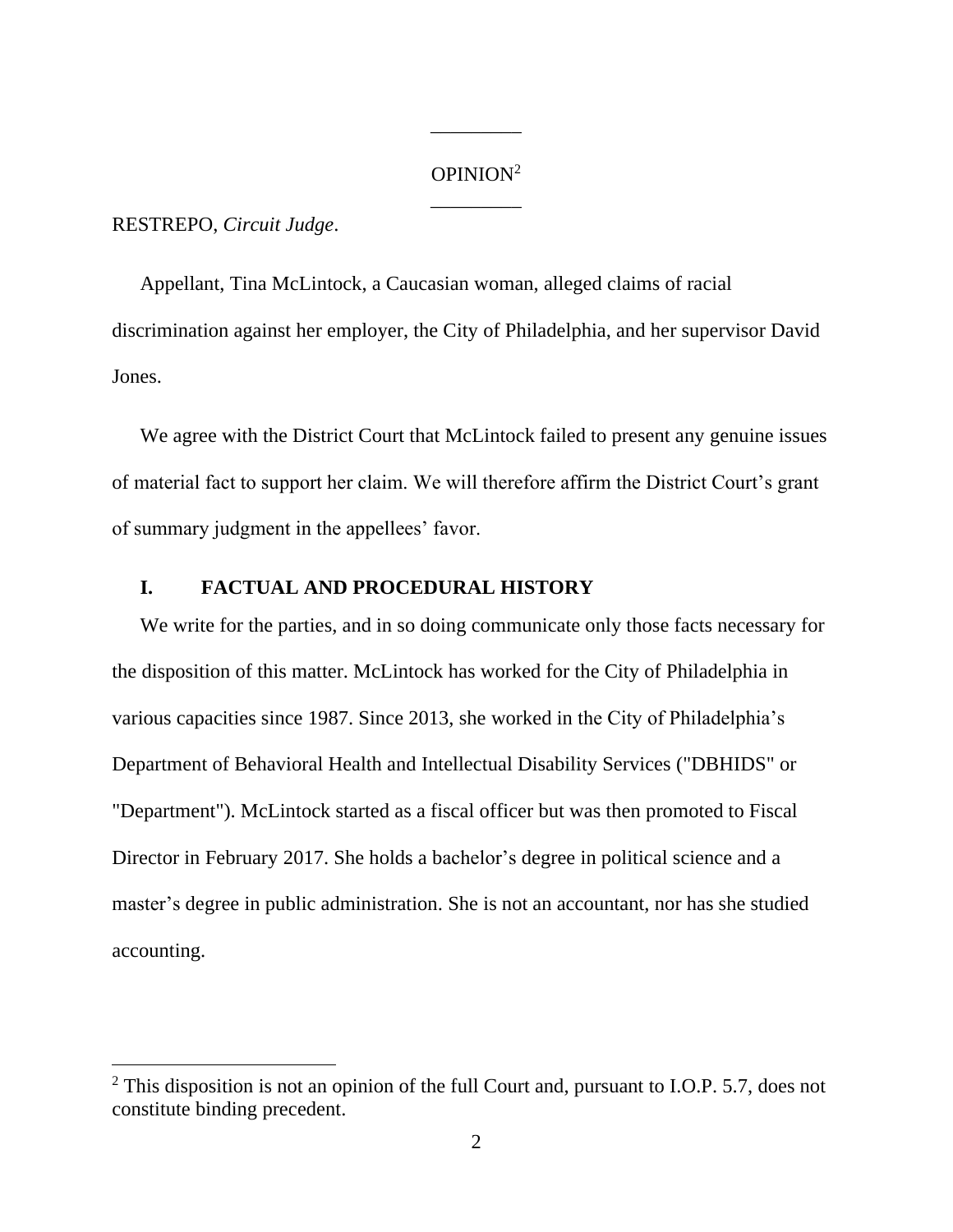McLintock reported directly to the Department's Chief Financial Officer ("CFO"), James Hoefler—a Caucasian man—until he retired in January 2020. In June 2019, Joseph Lowry, an African American man, began serving as CFO alongside Hoefler in a transition that continued until Hoefler retired. The CFO reports to both the Department's Commissioner and Deputy Commissioner.

Appellee David Jones, is an African American man who has served as the Department's Commissioner since July of 2017. Dr. Jill Bowen, who is not a named party in this action, is a Caucasian woman and has been the Deputy Commissioner since January 2018.

Hoefler made his plan to retire known several years prior to his actual retirement. In her deposition and in her first EEOC complaint, McLintock stated that Jones told her that she was "next up" in the "natural progression" App. 58. Jones told McLintock that she ought to "shadow" Hoefler and McLintock did so with the expectation that she would assume Hoefler's position upon his retirement. App. 165. However, Jones testified that McLintock's expectations were unfounded because her shadowing of Hoefler was in accordance with past practice when a Department's CFO leaves.

McLintock stated that she did not apply for the CFO position because it was never formally posted although she knew about the available position from word of mouth. Appellant Br. at 20; App. 90. McLintock testified that she would have applied for the position if she had known about it, *id.*, though she was aware of Hoefler's upcoming retirement which would inevitably create an opening for his position. Additionally, Jones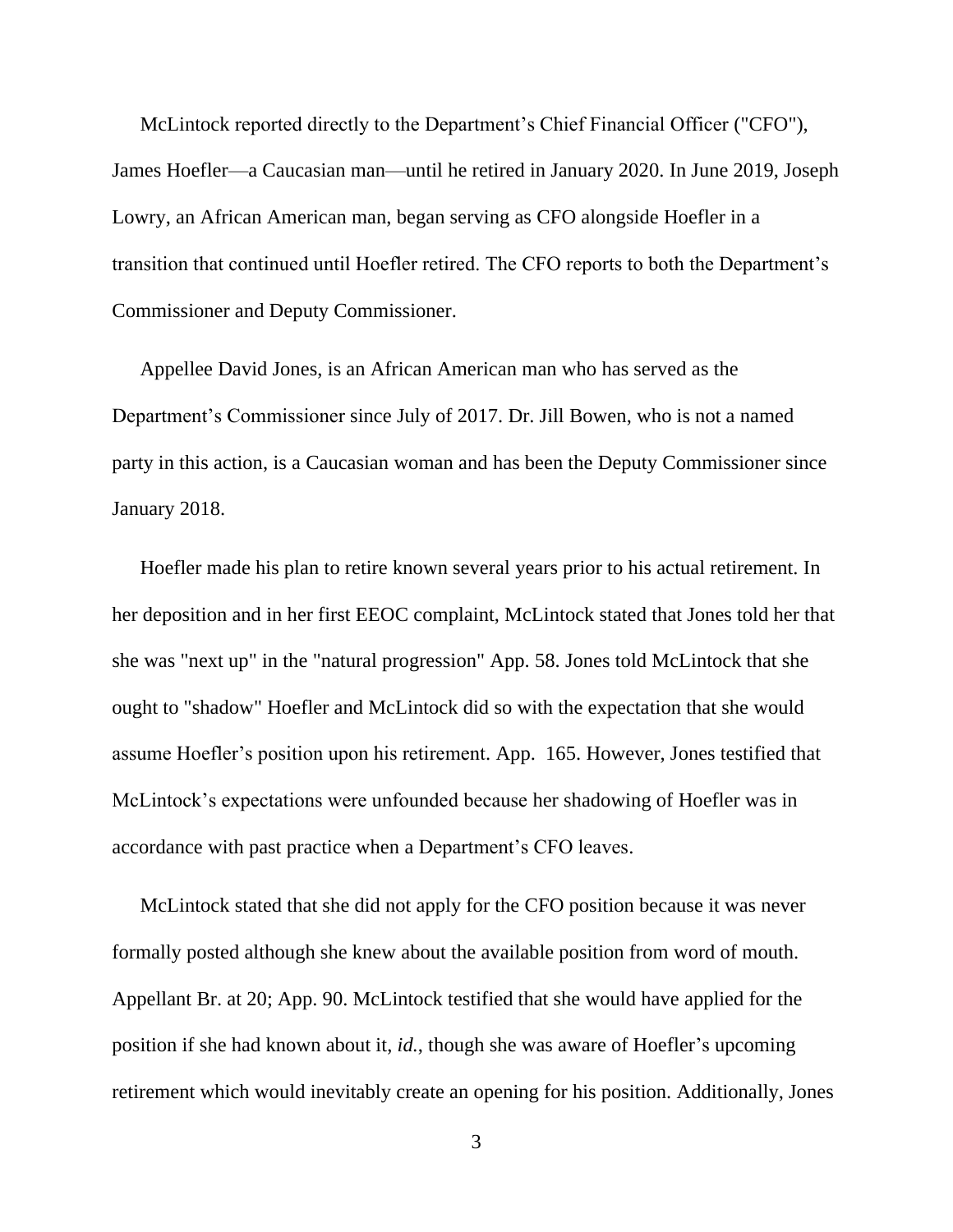and others notified employees of the opening by word of mouth, but McLintock made no effort to determine how she could apply internally.

Following her last formal evaluation before the filling of the CFO position, McLintock exhibited challenges with interpersonal and supervisory skills. These difficulties prompted various staff complaints and led at least one employee to resign from her position. Following these incidents, Hoefler and Jill Bowen, the Deputy Commissioner, counseled McLintock on how to improve her interpersonal skills.

On June 11, 2019, Joseph Lowry, an African American man, was appointed to CFO. Two days later, McLintock filed a discrimination charge with the EEOC and subsequently received a right to sue letter. McLintock alleges that this initiated a series of retaliatory events which prompted her to file a retaliation charge with the EEOC. In particular, McLintock alleged that: Lowry blamed McLintock for budget errors in the presence of other staff; Lowry cancelled several one-on-one meetings with her and began meeting with her subordinates; Lowry moved an employee from McLintock's supervision to Lowry's "command team"; Lowry failed to invite McLintock to meetings related to a project that she managed; McLintock received last-minute invitations to meetings regarding budgets that she prepared; Bowen excluded McLintock from meetings and asked others about her work. These incidents led McLintock to believe that she was being subjected to a hostile work environment as retaliation in response to her filing of a discrimination charge.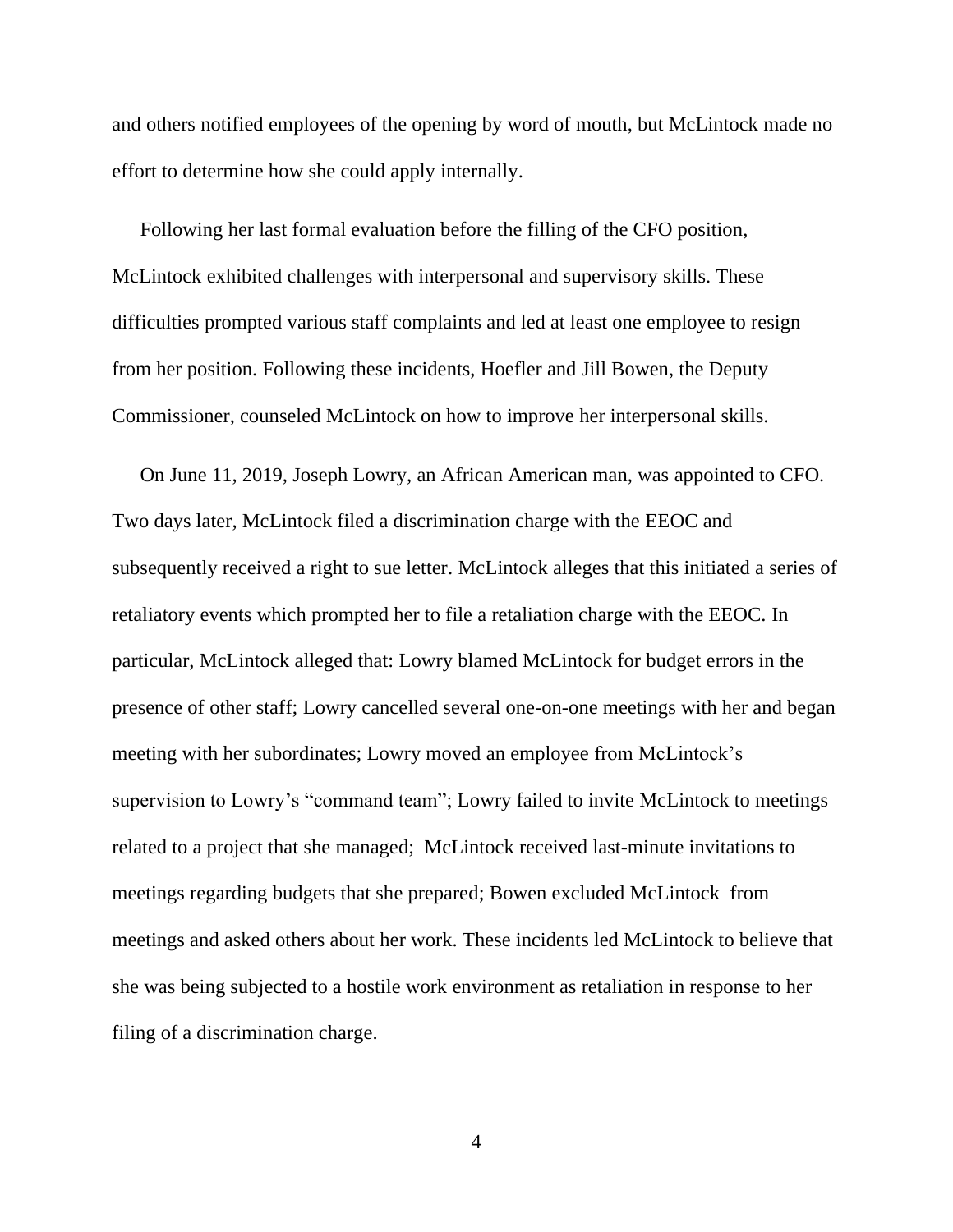Beginning in Spring 2016, McLintock's team began working with the newly created Operations/Fiscal Unit. The Unit experienced significant work and organizational difficulties which created friction between members of the unit and McLintock's group. McLintock initially attributed the challenges to the Unit's lack of structure, but by August of 2017, she vocalized her belief that black staff members were at fault for racial tensions among the groups and requested gender and cultural training. McLintock stated that the unit's staff, which was "almost entirely African-American", engaged in "ganging up behaviors" and "wanted to fight about everything." Jones attributed the tensions to McLintock's lack of interpersonal skills and flexibility.

On January 29, 2020, McLintock filed a complaint alleging three causes of action: (1) discrimination and retaliation in violation of 42 U.S.C. § 1981 against Jones and the City of Philadelphia; (2) violations of Title VII and the Civil Rights Act of 1964 related to discrimination and retaliation against the City of Philadelphia; and (3) First Amendment Retaliation against both Jones and the City of Philadelphia. Jones and the City of Philadelphia filed a motion for summary judgment which the District Court granted. McLintock appealed to this Court raising four issues of District Court error. She argues that the Court: (1) improperly considered McLintock's ability to establish her *prima facie*  case of discrimination *sua sponte* without providing her with notice and the opportunity to be heard on the issue; (2) wrongfully found McLintock could not establish her *prima facie* case for discrimination because she did not formally apply for the CFO position; (3) erroneously concluded that there were no sufficient material disputes of fact regarding the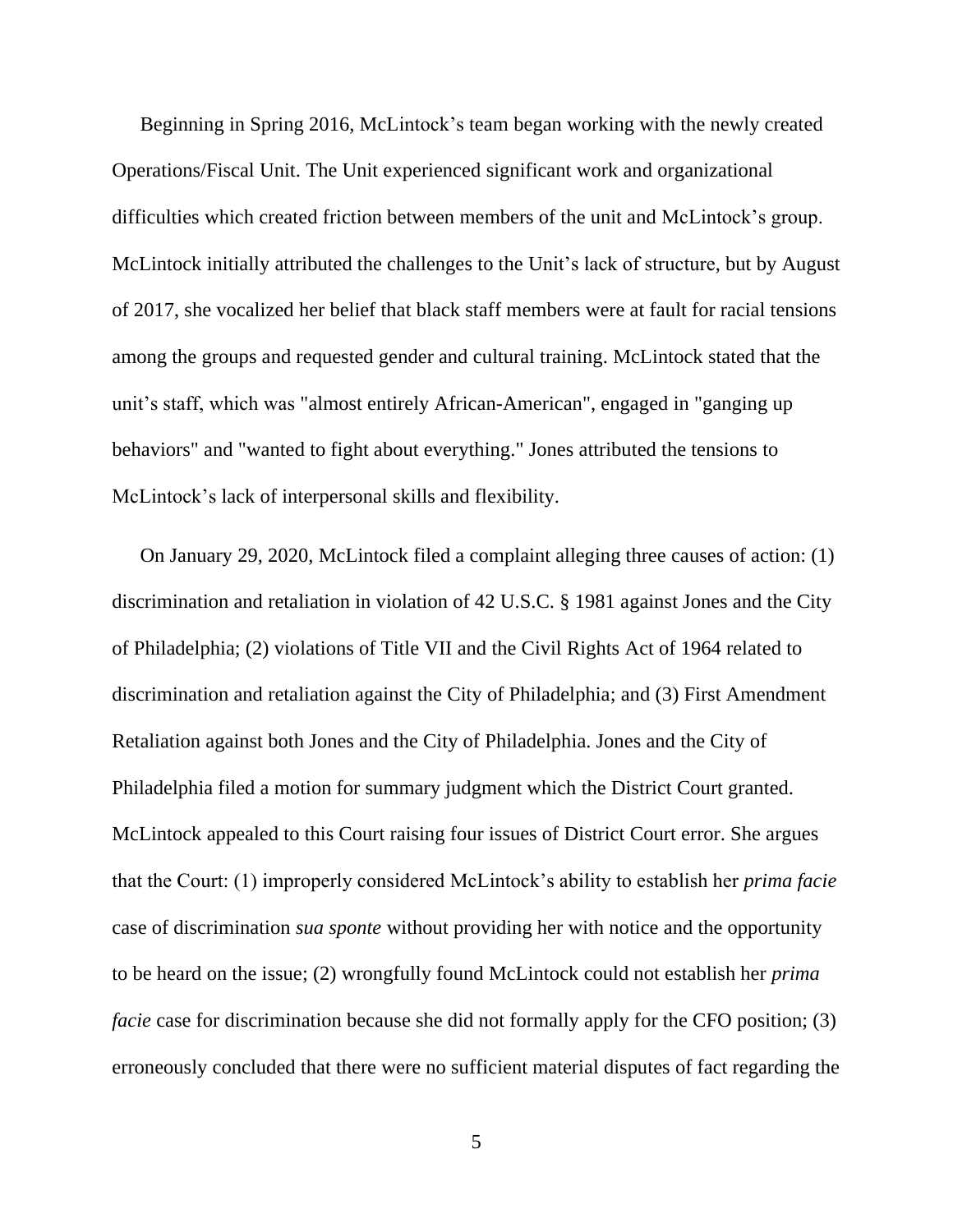issue of pre-text; and (4) wrongfully dismissed McLintock's retaliatory hostile work environment claims.

#### **II. JURISDICTION**

The District Court had jurisdiction to hear McLintock's federal claims under 28 U.S.C. § 1331. We have jurisdiction to review the District Court's determination under 28 U.S.C. § 1291.

#### **III. STANDARD OF REVIEW**

Our review of a grant of summary judgment is plenary. *Anderson v. Consol. Rail Corp.*, 297 F.3d 242, 246-47 (3d Cir. 2002); *Razak v. Uber Techs.*, 951 F.3d 137, 144 (3d Cir. 2019). Summary judgment is appropriate where there is "no genuine dispute as to any material fact and the movant is entitled to judgment as a matter of law." [Fed. R. Civ.](https://plus.lexis.com/document/?pdmfid=1530671&crid=2bbd5a53-5613-4a02-91c8-3b86a70685bd&pddocfullpath=%2Fshared%2Fdocument%2Fcases%2Furn%3AcontentItem%3A648H-BWM1-JJ1H-X3J2-00000-00&pdcontentcomponentid=6387&pdworkfolderlocatorid=NOT_SAVED_IN_WORKFOLDER&prid=51e0b96f-35d1-4d33-a622-e77fc8f21949&ecomp=tf4k&earg=sr0)  [P. 56\(a\).](https://plus.lexis.com/document/?pdmfid=1530671&crid=2bbd5a53-5613-4a02-91c8-3b86a70685bd&pddocfullpath=%2Fshared%2Fdocument%2Fcases%2Furn%3AcontentItem%3A648H-BWM1-JJ1H-X3J2-00000-00&pdcontentcomponentid=6387&pdworkfolderlocatorid=NOT_SAVED_IN_WORKFOLDER&prid=51e0b96f-35d1-4d33-a622-e77fc8f21949&ecomp=tf4k&earg=sr0) A dispute is "genuine" if the "evidence is such that a reasonable jury could return a verdict for the nonmoving party." *Anderson v. Liberty Lobby, Inc.*, 477 U.S. 242, 248 (1986). A dispute is "material" if it "might affect the outcome of the suit under the governing law." *Id*. When a court reviews a motion for summary judgment, it must view the evidence in the light most favorable to the non-moving party. *Razak*, 951 F.3d at 144. The court must grant the motion if, "after adequate time for discovery," the non-moving party has failed to "make a showing sufficient to establish the existence of an element essential to [its] case, and on which [it] [would] bear the burden of proof at trial." *Celotex Corp. v. Catrett*, 477 U.S. 317, 322 (1986).

## **IV. DISCUSSION**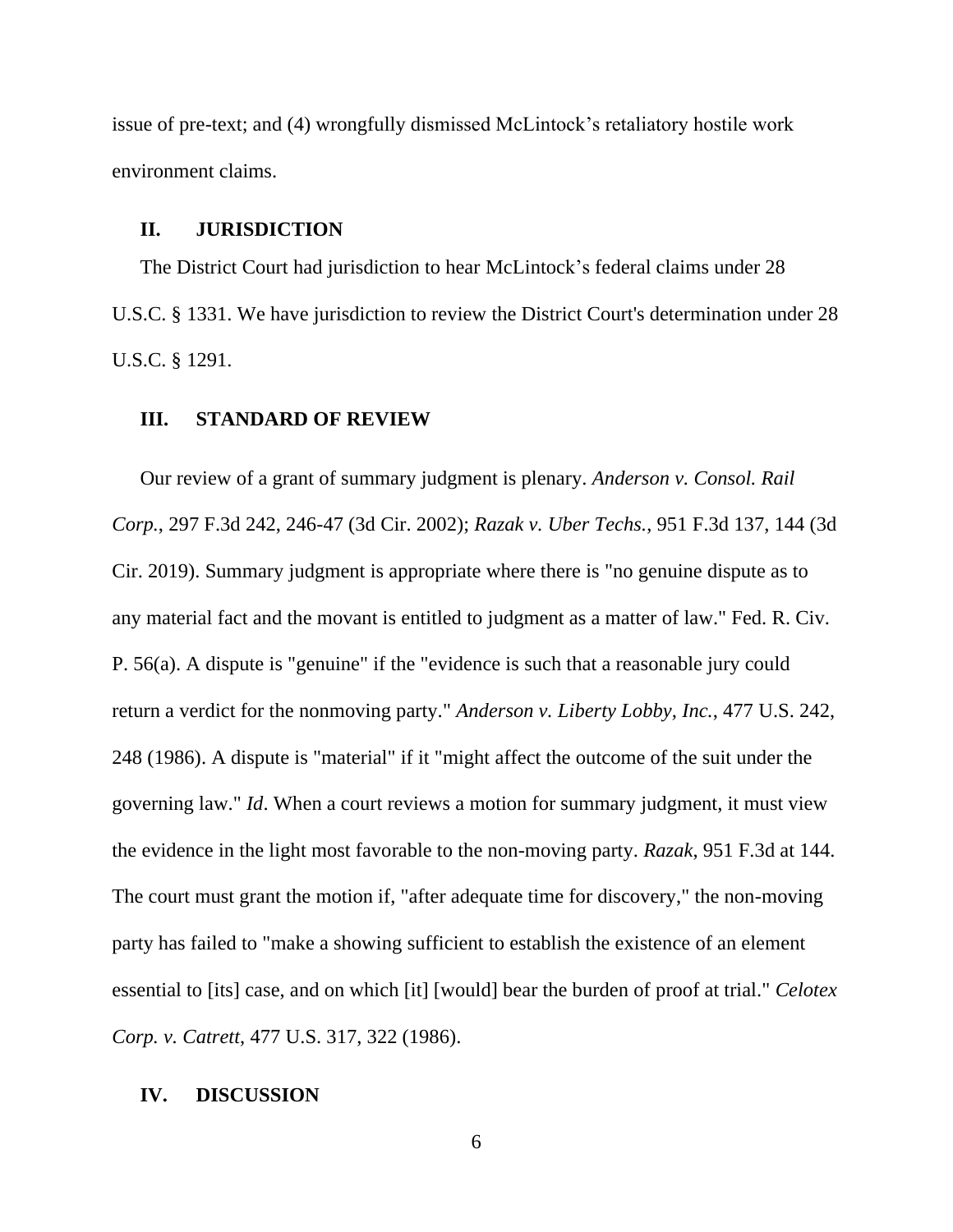# **a. Race Discrimination i.** *Prima Facie* **Case**

This Court must determine whether McLintock's failure to formally apply for the CFO position bars her from successfully demonstrating a *prima facie* case for racial discrimination. She contends that the District Court erred in stating that she could not establish a *prima facie* case for racial discrimination under 42 U.S.C. § 1981, Title VII of the Civil Rights Act of 1964 ("Title VII"), the Pennsylvania Human Relations Act ("PHRA") 3 and Philadelphia Fair Practices Ordinance because she did not formally apply for the CFO position or otherwise suffer an adverse employment action. In order to establish a *prima facie* case for racial discrimination under the *McDonnel Douglas* burden-shifting framework, a plaintiff must demonstrate that: (1) s/he is a member of a protected class; (2) s/he was qualified for the position s/he sought to attain or retain; (3) s/he suffered an adverse employment action; and (4) the action occurred under circumstances that could give rise to an inference of intentional discrimination. *Makky v. Chertoff*, 541 F.3d 205, 214 (3d Cir. 2008) (*citing McDonnell Douglas Corp. v. Green*, 411 U.S. 792 (1973)). If the plaintiff meets that burden, the burden of production shifts to the defendant "to articulate a legitimate, non-discriminatory reason for the adverse employment action." *Id*. If the defendant meets that burden, the burden shifts

<sup>&</sup>lt;sup>3</sup> Where a plaintiff brings parallel claims of employment discrimination under § 1981 and Title VII, those claims are governed by the McDonnell Douglas burden-shifting framework. *Anderson v. Wachovia Mortg. Corp.*, 621 F.3d 261, 267 (3d Cir. 2010) (noting that the substantive elements of an employment discrimination claim brought under [§ 1981](https://plus.lexis.com/document/?pdmfid=1530671&crid=b5a7435f-6f83-4776-ac0a-67f0fb402c02&pddocfullpath=%2Fshared%2Fdocument%2Fcases%2Furn%3AcontentItem%3A60GF-2XT1-FBN1-2005-00000-00&pdcontentcomponentid=6413&pdworkfolderlocatorid=NOT_SAVED_IN_WORKFOLDER&prid=abf709c8-0cb4-44f5-b6cd-74fba96301e5&ecomp=gf4k&earg=sr0) are "generally identical to the elements of an employment discrimination claim under Title VII.").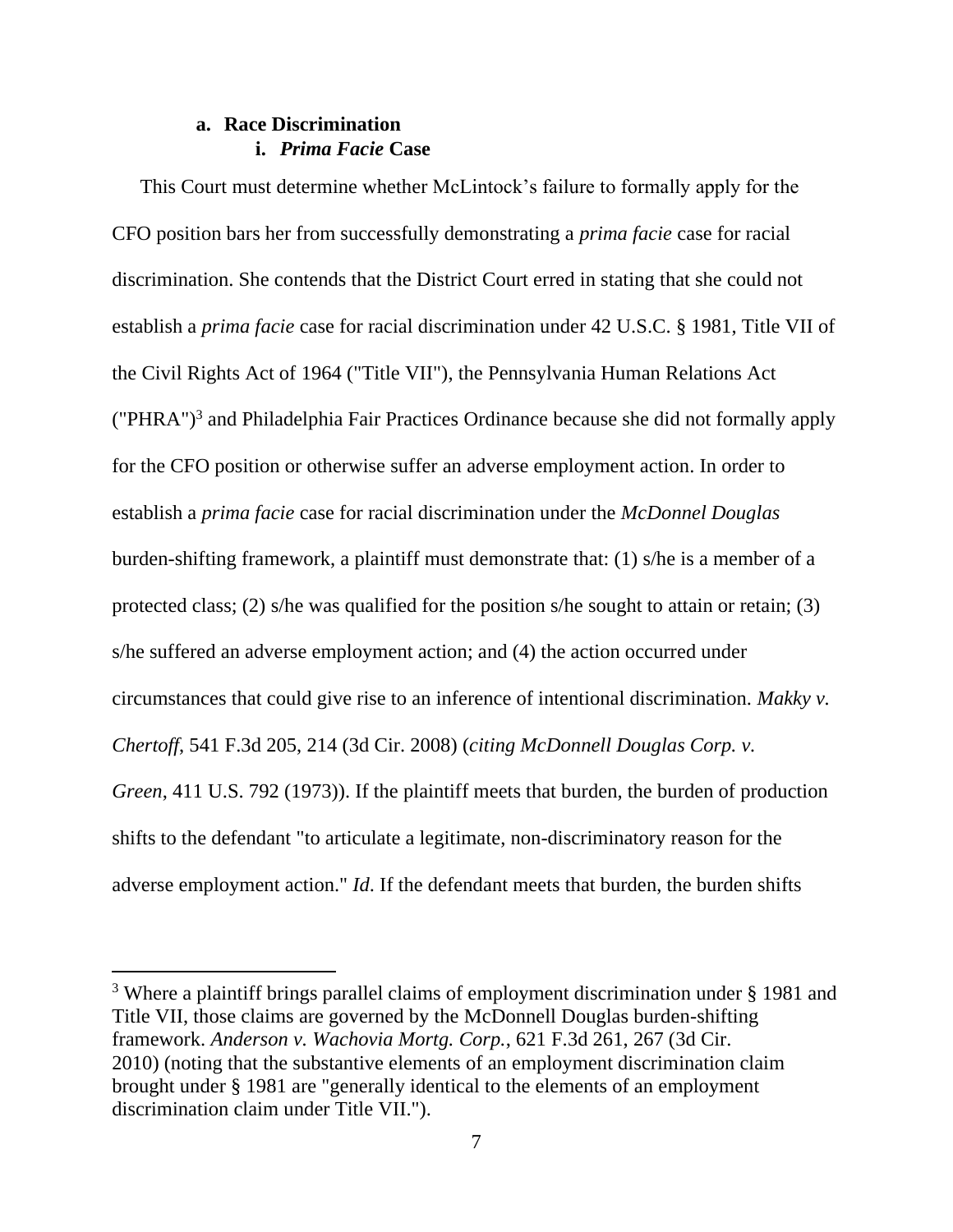back to the plaintiff "to show that the defendant's proffered reason is merely pretext for intentional discrimination." *Id*. "To discredit the employer's proffered reason, . . . the plaintiff cannot simply show that the employer's decision was wrong or mistaken[.]" *Fuentes v. Perskie*, 32 F.3d 759, 765 (3d Cir. 1994). "Rather, the nonmoving plaintiff must demonstrate such weaknesses, implausibilities, inconsistencies, incoherencies, or contradictions in the employer's proffered legitimate reasons for its action" that a reasonable jury could infer that the employer did not act because of the legitimate, non-discriminatory reason. *Id*.

While failure to formally apply for a job will not prohibit a plaintiff from successfully establishing a *prima facie* case for discriminatory hiring, a plaintiff must demonstrate that she made every reasonable effort to convey her interest in the job to her employer. *See EEOC. v. Metal Serv. Co.*, 892 F.2d 341, 349 (3d Cir. 1990). She must show that she was deterred from applying by the employer's discriminatory practices and would have applied for the position but for those practices, or had a genuine and real interest in the position but reasonably believed that a formal application would be futile. *Newark Branch, NAACP v. Town of Harrison*, 907 F.2d 1408 (3d Cir. 1990).

Here, the District Court found that McLintock did not suffer an adverse employment action by way of not being hired as the CFO because she never applied for the position. The Court further found that she did not make any reasonable effort to convey her interest in the job to her employer. This is not an instance where the applicant had no notice of an opening. McLintock was aware of Hoefler's plan to retire for years prior to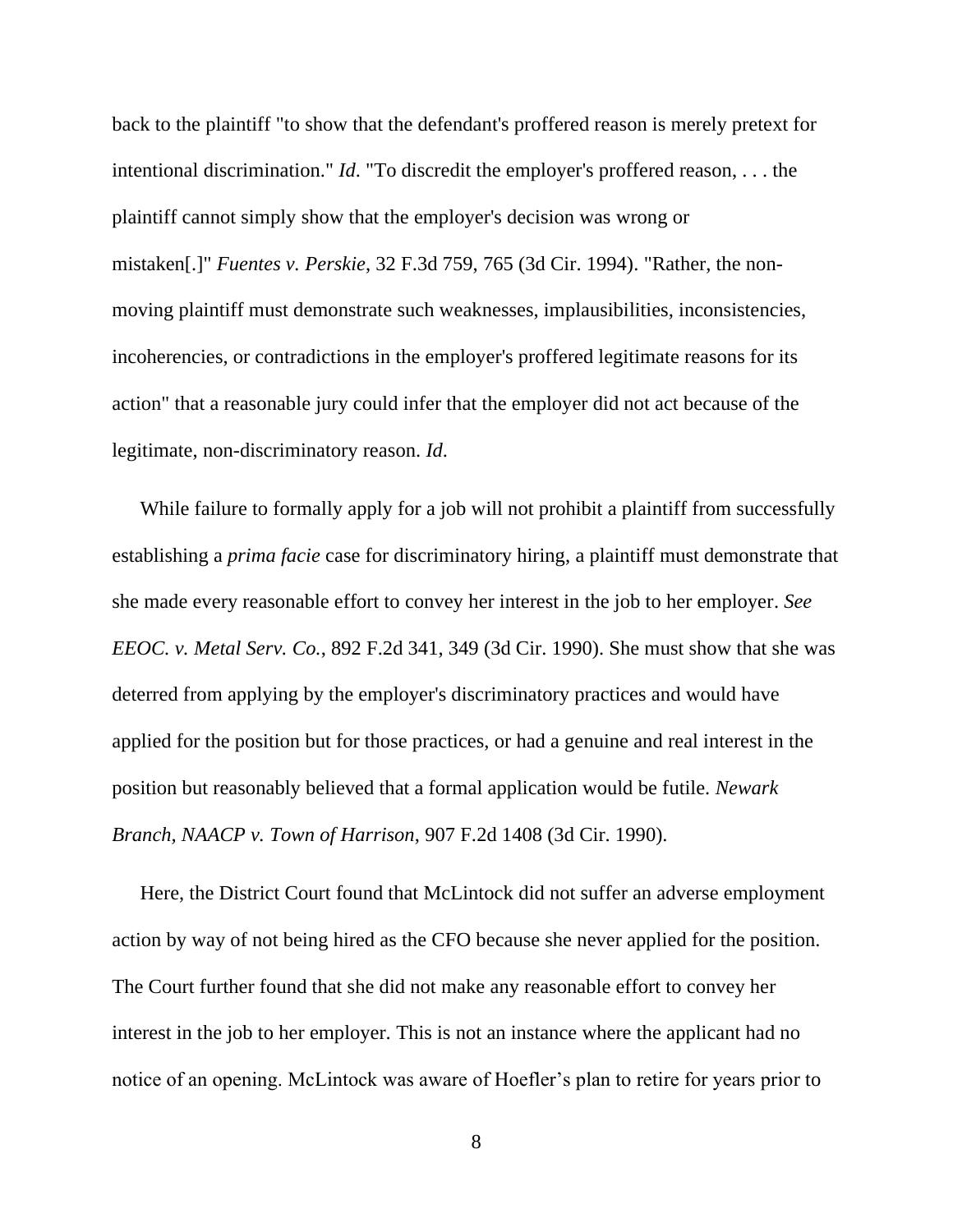his actual retirement and, upon his actual retirement, she knew that his CFO position was open. She could have applied, but she instead made no inquiries regarding the application process or any other efforts to submit an application. McLintock also did not proffer any evidence that her employer's discriminatory practices deterred her from applying or that she believed an application would be futile. Because McLintock did not allege, much less establish, that her employer interfered with her ability to apply for the CFO position, we agree with the District Court that she failed to establish a *prima facie* case for discrimination. Accordingly, we conclude that McLintock does not meet the requirements to overcome her failure to formally apply for the CFO position.

#### **ii.** *Pretext*

Even if McLintock could meet the *prima facie* burden, she demonstrated significant interpersonal and managerial difficulties—a legitimate reason for why she would not have been hired as CFO. The record establishes that McLintock experienced significant interpersonal and managerial challenges in her role as fiscal officer. There existed, therefore, a valid basis for her application to be denied. Because McLintock provides no evidence to counter this basis, we agree with the District Court that her claim fails on these grounds as well. To survive a motion for summary judgment "when the defendant answers the plaintiff's *prima facie* case with legitimate, non-discriminatory reasons for its action, the plaintiff must point to some evidence, direct or circumstantial, from which a factfinder could reasonably either (1) disbelieve the employer's articulated legitimate reasons; or (2) believe that an invidious discriminatory reason was more likely than not a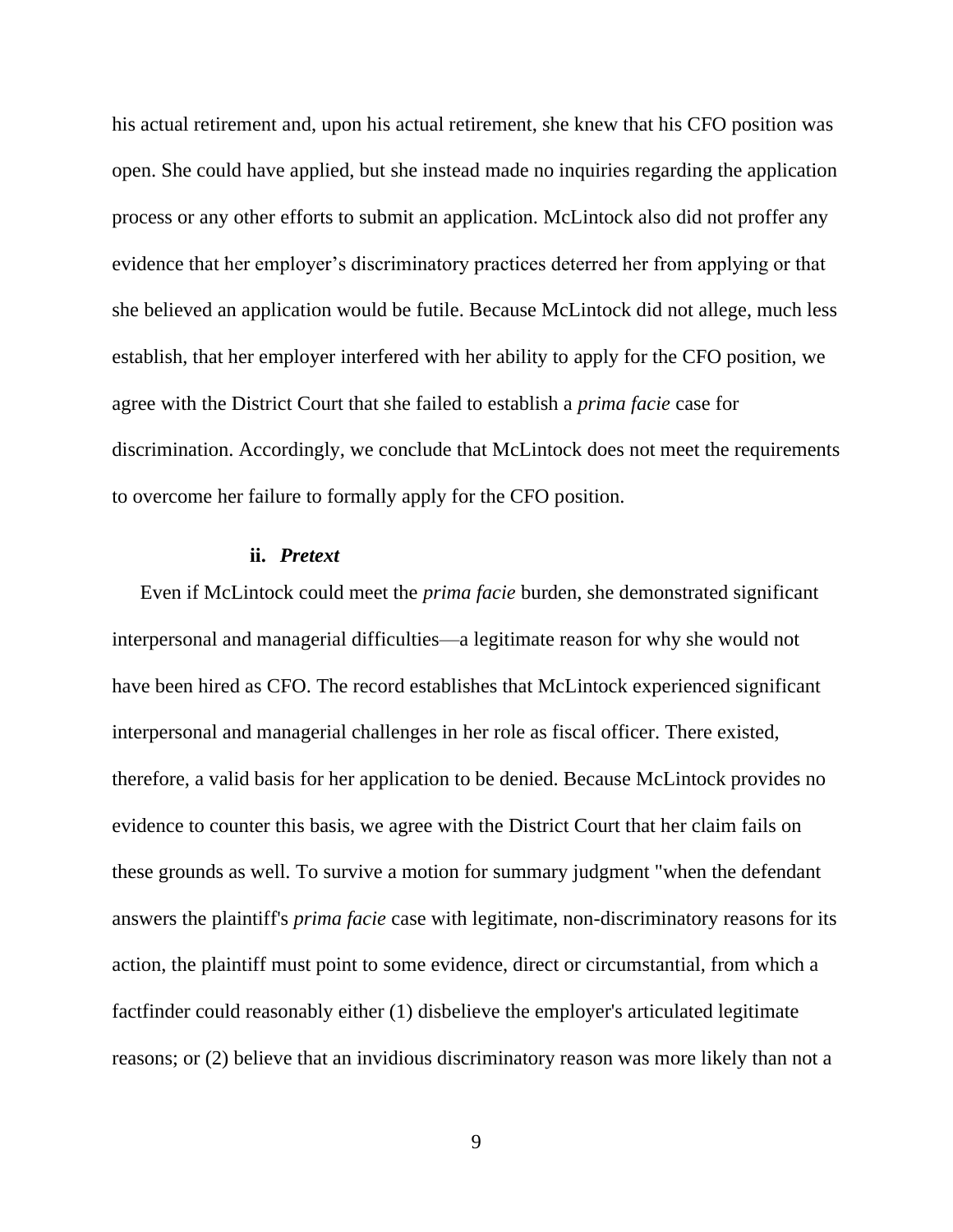motivating or determinative cause of the employer's action." *Fuentes v. Perskie*, 32 F.3d 759, 764 (3d Cir. 1994).

Appellees argue that McLintock was not promoted to the CFO position, in part, because of her professional challenges, which included documented difficulties managing her team and working with other teams. Following these difficulties with her co-workers and her subordinates, McLintock's superiors provided counseling on her interpersonal skills. Such difficulties were reflected in her performance evaluations. Given McLintock's troubled employment history and the absence of evidence of racial discrimination, the District Court opined that "a reasonable jury could not find that race was a motivating factor in the decision to make Lowry, and not [McLintock], CFO." The Court determined that Jones and the City of Philadelphia "present[ed] uncontradicted evidence that [McLintock's] deficiencies as a manager and co-worker were the sole and legitimate reason she was not made CFO." App. 22. We agree with the District Court that the record does not support McLintock's discrimination claims. 4

<sup>&</sup>lt;sup>4</sup> In her brief, McLintock states that she "is not proceeding with her retaliation claims *herein*" and that she "wishes to very succinctly focus on her claims set forth in this appeal and properly narrow the issues before this Court." Appellant Br. at 7, n3. While she does not discuss retaliation with respect to failure to promote in her brief, Appellant nonetheless proceeds to briefly address the District Court's dismissal of her retaliatory hostile work environment claim. We will therefore address this specific argument here: In addressing McLintock's claim of a retaliatory hostile work environment and finding that she had not demonstrated material adversity, the District Court opined, "Lowry's critique of Plaintiff's work and remark that she did not possess a CPA[,] . . . . [r]eceiving a late meeting invitation, being left out of a meeting concerning one's work, and not being initially invited to meetings between one's superior and subordinates" are the kind of petty slights that the *Burlington Northern* Court cautioned against. App. 26-27 (citing